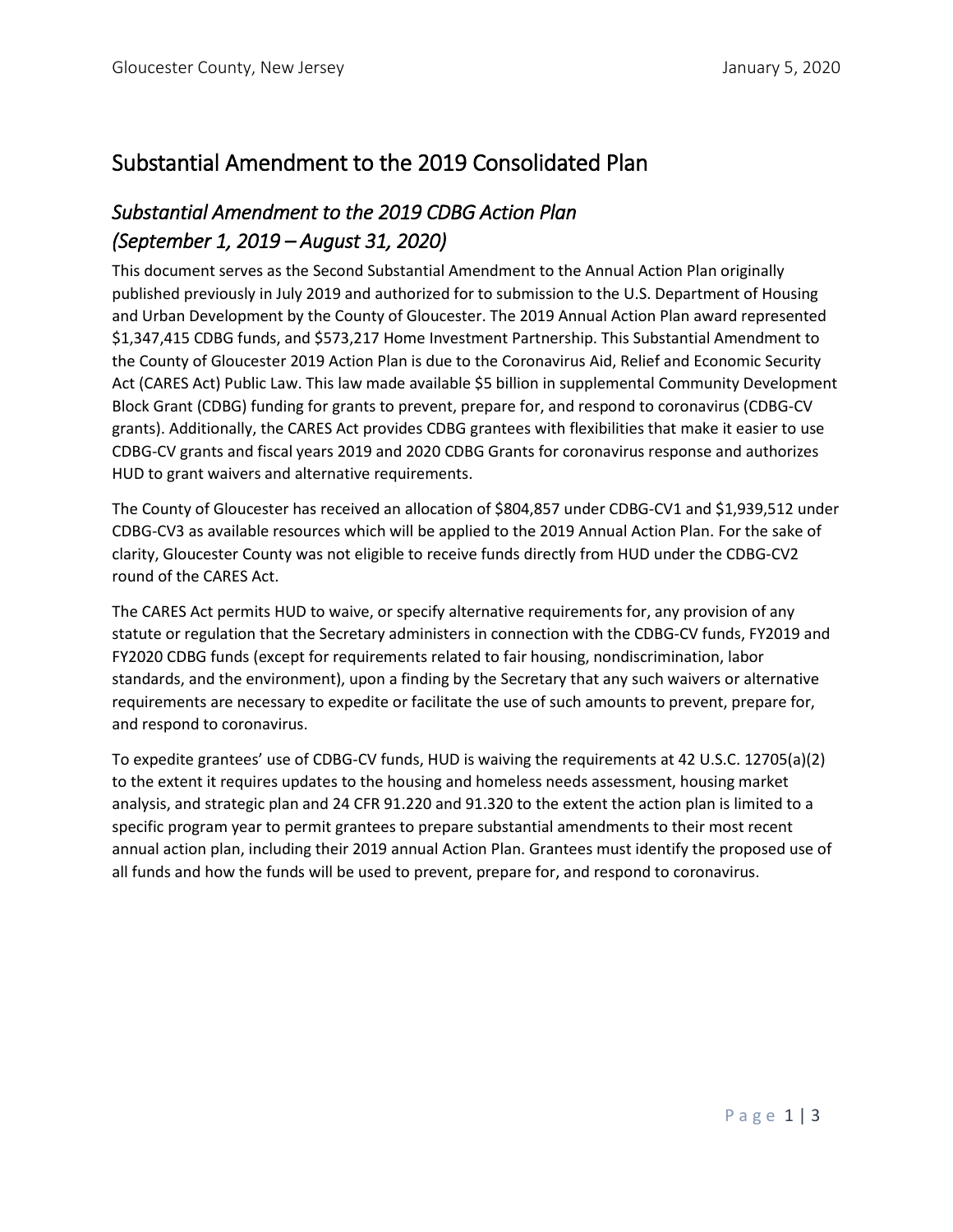## *Allocation of CDBG–CV funds:*

While the subject of this Substantial Amendment is the allocation of CDBG-CV3 funding, the summary below includes CV1 funds that have already been allocated under a previous Substantial Amendment:

|                           | National  |           |             |                      |
|---------------------------|-----------|-----------|-------------|----------------------|
| Activity                  | Objective | $CV-1$    | $CV-3$      | <b>Total CDBG-CV</b> |
| Assistance to Businesses, | LM        | \$100,000 | \$1,126,536 | \$1,226,536          |
| Special Economic          |           |           |             |                      |
| Development               |           |           |             |                      |
| <b>Public Services</b>    | LM/UR     | \$674,857 | \$294,103   | \$968,960            |
| Administration            | N/A       | \$30,000  | \$518,873   | \$548,873            |
| <b>Total Funding</b>      |           | \$804,857 | \$1,939,512 | \$2,744,369          |

L/M = Low and Moderate-Income People, UR = Urgent Need

Each of the three activities are described in more detail:

#### Micro-Enterprise Business Assistance

This activity will develop economic development programs that assist private for-profit entities and micro-enterprises adversely impacted by Coronavirus. Financial assistance will be limited to \$5,000 per business. Approximately two hundred (200) micro-enterprises will be assisted by the activity by:

- Providing technical assistance, grants, loans, and other financial assistance to establish, stabilize, and expand microenterprises that provide medical, food delivery, cleaning, and other services to support home health and quarantine.
- Providing grants or loans to support new businesses or business expansion to create jobs and manufacture medical supplies necessary to respond to infectious disease.
- Avoiding job loss caused by business closures related to social distancing by providing shortterm working capital assistance to small businesses to enable retention of jobs held by low- and moderate-income persons

#### Public Service Activities

This activity will fund various public services to address needs of County residents being impacted by the Corona virus, including:

- Providing testing, diagnosis or other services at a fixed or mobile location.
- Increasing the capacity and availability of targeted health services for infectious disease response within existing health facilities.
- Providing equipment, supplies, and materials necessary to carry-out a public service.